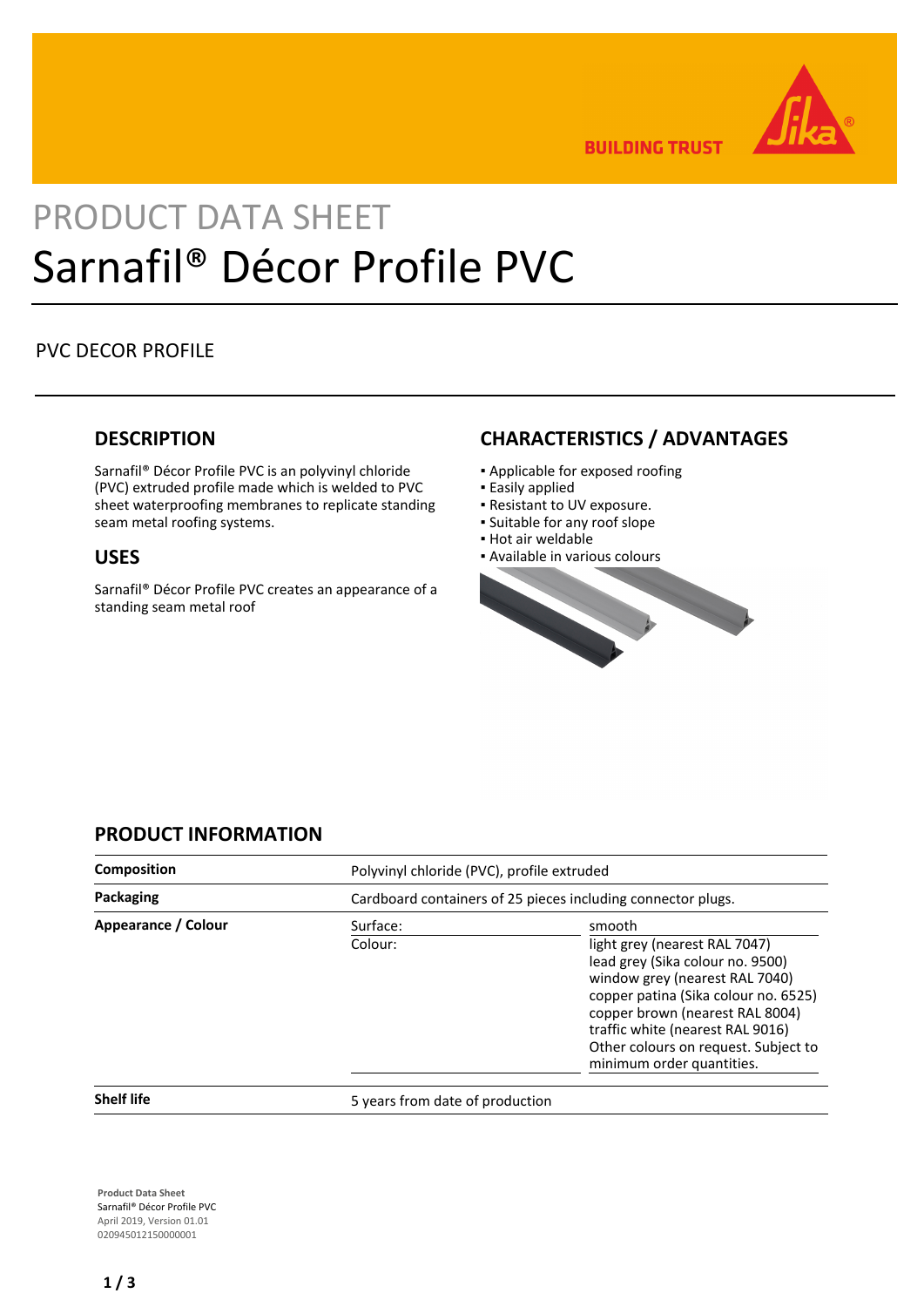| <b>Storage conditions</b>    | The product must be stored in original, unopened and undamaged sealed<br>packaging in dry conditions at temperatures between +5 °C and +30 °C. Al-<br>ways refer to packaging. |                                                |
|------------------------------|--------------------------------------------------------------------------------------------------------------------------------------------------------------------------------|------------------------------------------------|
| Length                       | 3000 mm $(+10$ mm $/-5$ mm)                                                                                                                                                    |                                                |
| Width                        | $35$ mm (+/- 1,3 mm)                                                                                                                                                           |                                                |
| Height                       | $25 \text{ mm } (+/- 1.3 \text{ mm})$                                                                                                                                          |                                                |
| Mass per unit area           | $\approx$ 285 g/m                                                                                                                                                              |                                                |
| <b>TECHNICAL INFORMATION</b> |                                                                                                                                                                                |                                                |
| <b>Reaction to Fire</b>      | Class E                                                                                                                                                                        | (EN ISO 11925-2, classification to EN 13501-1) |
| <b>SYSTEMS</b>               |                                                                                                                                                                                |                                                |

| <b>System Structure</b> | • Sarnamatic <sup>®</sup> 681/661 Conversion kit Decor Profile<br>• Sarnafil <sup>®</sup> G 410 EL-types |
|-------------------------|----------------------------------------------------------------------------------------------------------|
|                         | • Sarnafil® G 410 EL Felt-types<br>• Sarnafil® S 327 EL-types                                            |

# **APPLICATION INFORMATION**

| <b>Ambient Air Temperature</b> | $-20$ °C min. / +60 °C max. |
|--------------------------------|-----------------------------|
| <b>Substrate Temperature</b>   | $-30$ °C min. / +60 °C max. |

# **APPLICATION INSTRUCTIONS**

### **APPLICATION**

### **Installation procedure**

Ensure the Sarnafil® Décor Profile PVC is tacked into position at the desired centres and hot air weld into place to the roof membrane. Join two or more Sarnafil® Décor Profile PVCs together, using the connector plugs supplied. Finish the end of the profile with a piece of hot air welded membrane if required.

# **IMPORTANT CONSIDERATIONS**

Installation work must only be carried out by Sika® trained and approved contractors, experienced in this type of application.

- Ensure Sarnafil® Décor Profile PVC is prevented from direct contact with incompatible materials (refer to compatibility section).
- The use of Sarnafil® Décor Profile PVC membrane is limited to geographical locations with average monthly minimum temperatures of -50 °C. Permanent ambient temperature during use is limited to +50 °C.
- . The use of some ancillary products such as adhesives, cleaners and solvents is limited to temperatures above +5 °C. Observe temperature limitations in the appropriate Product Data Sheets.
- **•** Special measures may be compulsory for installation below +5 °C ambient temperature due to safety requirements in accordance with national regulations.

# **BASIS OF PRODUCT DATA**

All technical data stated in this Product Data Sheet are based on laboratory tests. Actual measured data may vary due to circumstances beyond our control.

# **LOCAL RESTRICTIONS**

Please note that as a result of specific local regulations the declared data for this product may vary from country to country. Please consult the local Product Data Sheet for the exact product data.

# **ECOLOGY, HEALTH AND SAFETY**

Fresh air ventilation must be ensured, when working (welding) in closed rooms.

## **REGULATION (EC) NO 1907/2006 - REACH**

This product is an article as defined in article 3 of regulation (EC) No 1907/2006 (REACH). It contains no substances which are intended to be released from the article under normal or reasonably foreseeable conditions of use. A safety data sheet following article 31 of the same regulation is not needed to bring the product to the market, to transport or to use it. For safe use follow the instructions given in the product data sheet. Based on our current knowledge, this product does not contain SVHC (substances of very high concern) as listed in Annex XIV of the REACH regulation or on the candidate list published by the European Chemicals Agency in concentrations above 0,1 % (w/w)

**BUILDING TRUST** 

**Product Data Sheet** Sarnafil® Décor Profile PVC April 2019, Version 01.01 020945012150000001